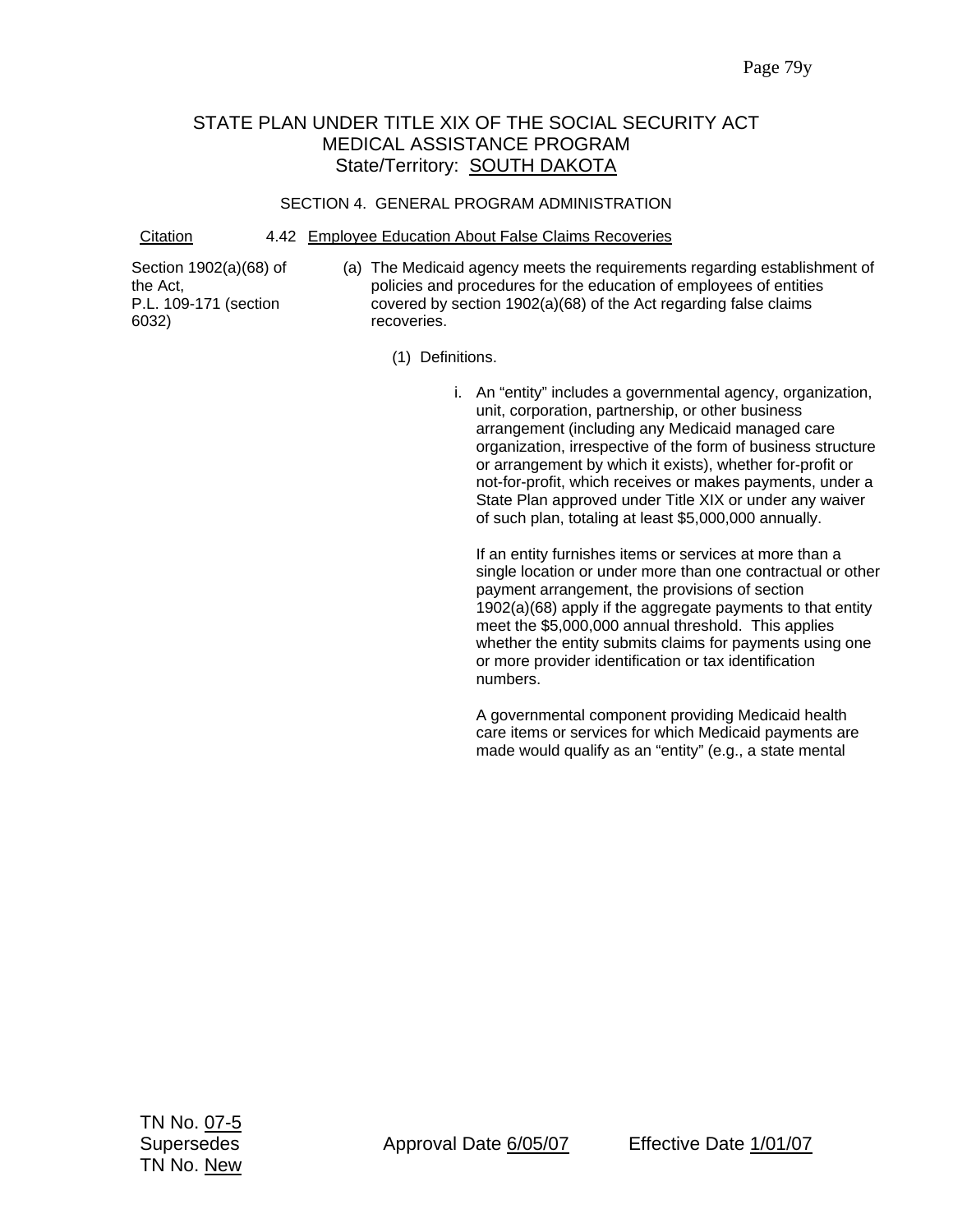# STATE PLAN UNDER TITLE XIX OF THE SOCIAL SECURITY ACT MEDICAL ASSISTANCE PROGRAM State/Territory: **SOUTH DAKOTA**

#### SECTION 4. GENERAL PROGRAM ADMINISTRATION

Citation 4.42 Employee Education About False Claims Recoveries (continued)

(a)

|  |  | Section 1902(a)(68) of |  |
|--|--|------------------------|--|
|--|--|------------------------|--|

the Act, P.L. 109-171 (section 6032)

(1) Definitions (continued).

health facility or school district providing school-based health services). A government agency which merely administers the Medicaid program, in whole or in part (e.g., managing the claims processing system or determining beneficiary eligibility), is not, for these purposes, considered to be an entity.

An entity will have met the \$5,000,000 annual threshold as of January 1, 2007, if it received or made payments in that amount in Federal fiscal year 2006. Future determinations regarding an entity's responsibility stemming from the requirements of section 1902(a)(68) will be made by January 1 of each subsequent year, based upon the amount of payments an entity either received or made under the State Plan during the preceding Federal fiscal year.

- ii. An "employee" includes any officer or employee of the entity.
- iii. A "contractor" or "agent" includes any contractor, subcontractor, agent, or other person which or who, on behalf of the entity, furnishes, or otherwise authorizes the furnishing of, Medicaid health care items or services, performs billing or coding functions, or is involved in the monitoring of health care provided by the entity.
- (2) The entity must establish and disseminate written policies which must also be adopted by its contractors or agents. Written policies may be on paper or in electronic form, but must be readily available to all employees, contractors, or agents. The entity need not create an employee handbook if none already exists.